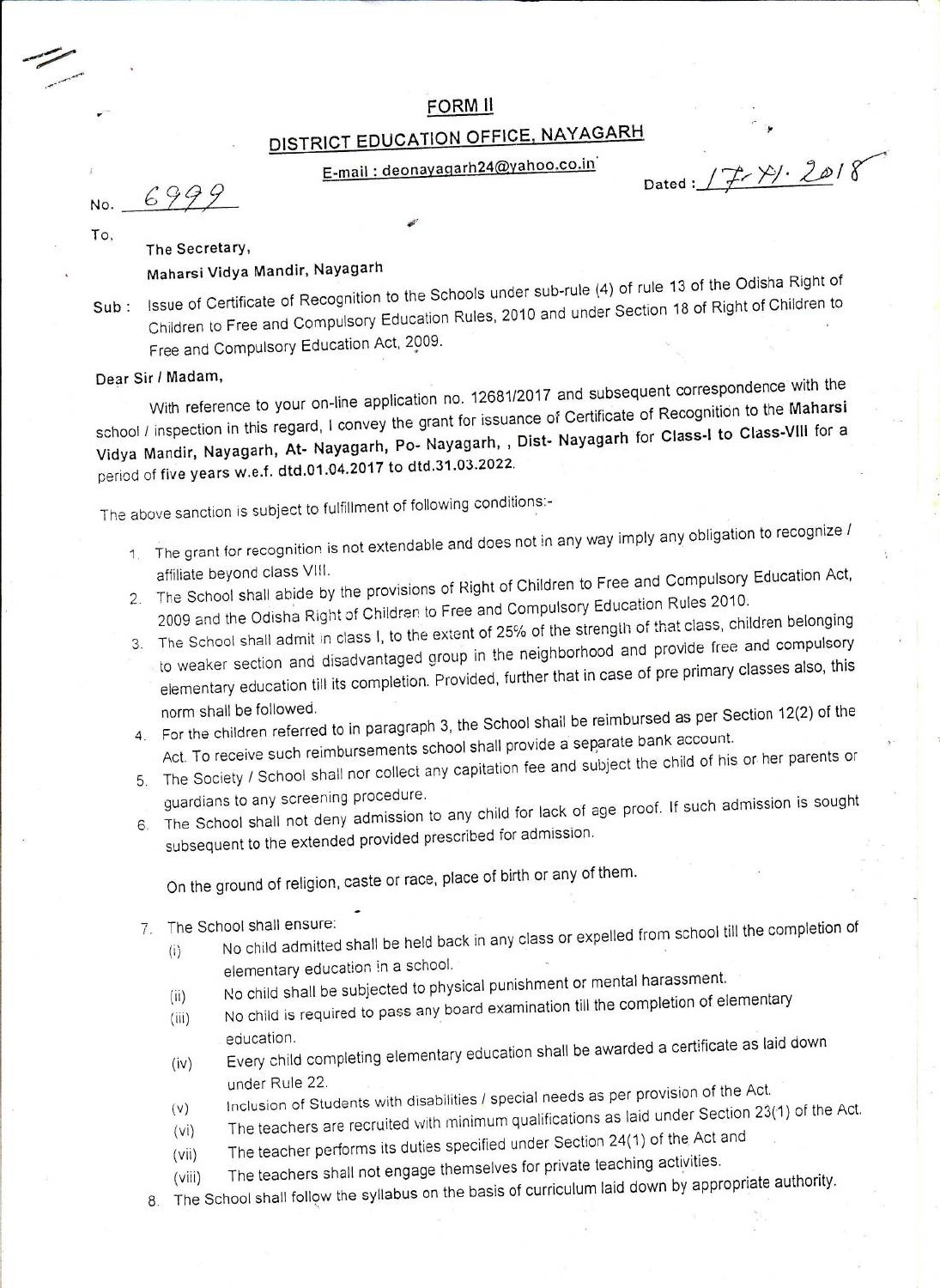The School shall enrol students proportionate to the facilities available in the school as prescribed in  $4.9.$ 

10. The School shall maintain the standards and norms of the school as specified in Section 19 of the Act. f last inspection are as given under:-

| The facilities reported as the time of last inspection are as                                                   |                      | 7404.00 Sqft              |
|-----------------------------------------------------------------------------------------------------------------|----------------------|---------------------------|
| Area of school campus                                                                                           |                      | 1700.00 Sqft              |
| Total built-up area                                                                                             |                      |                           |
| Area of play ground                                                                                             |                      | 20                        |
| No. of Class rooms                                                                                              | $\ddot{\phantom{a}}$ | Yes                       |
| Room for Headmaster-cum-office-cum-storeroom                                                                    | ţ.                   | Yes                       |
| Separate toilet for boys and girls                                                                              | ŧ.                   | Piped water with Aquagard |
| Drinking Water facility                                                                                         |                      | Yes                       |
| Kitchen for cooking Mid Day Meal                                                                                | ÷                    | Yes                       |
| Barrier free access                                                                                             |                      |                           |
| Availability of Teaching Learning Material /                                                                    |                      | Available                 |
| the contract of the contract of the contract of the contract of the contract of the contract of the contract of |                      |                           |

- 11. No unrecognized classes shall run within the premises of the school or outside in the same name of
- 12. The School buildings or other structures or the grounds are used only for the purposes education and
- 13. The School is run by a society registered under the Societies Registration Act, 1860(21 of 1860), or a public trust constituted under any law for the time being in force;
- 14. The School is not run for profit to any individual, group or association of individuals or any other
- 15. The accounts should be audited and certified by a Chartered Accountant and proper accounts statements should be prepared as per rules. A copy each of the Statements of Accounts should be
- 16. The recognition Code Number allotted to your schools is SCLN06083. This may please be noted and quoted for any correspondence with this office.
- 17. The School furnishes such reports and information as may be required by the Director, Elementary Education / District Education Officer / Block Education Officer as the case may be from time to time and complies with such instructions of the State Government / Local Authority as may be issued to secure the continued fulfillment of the condition of recognition or the removal of deficiencies in working of the schools;

18. Renewal of Registration of Society if any, be ensured.

Yours faithfully.

District Education Officer

COLO Dated IT Y OU Education, Odisha for favour of kind information.<br>Copy submitted to the Director, Elementary Education, Odisha for favour of kind information. Memo no.

District Education Officer. Nayagarh

Memo no. 7001 Dated 17. X1. 2018

Copy submitted to the Collector-cum-Chief Executive Office, Zilla Parisad, Nayagarh for favour of kind information.

District Education Officer.